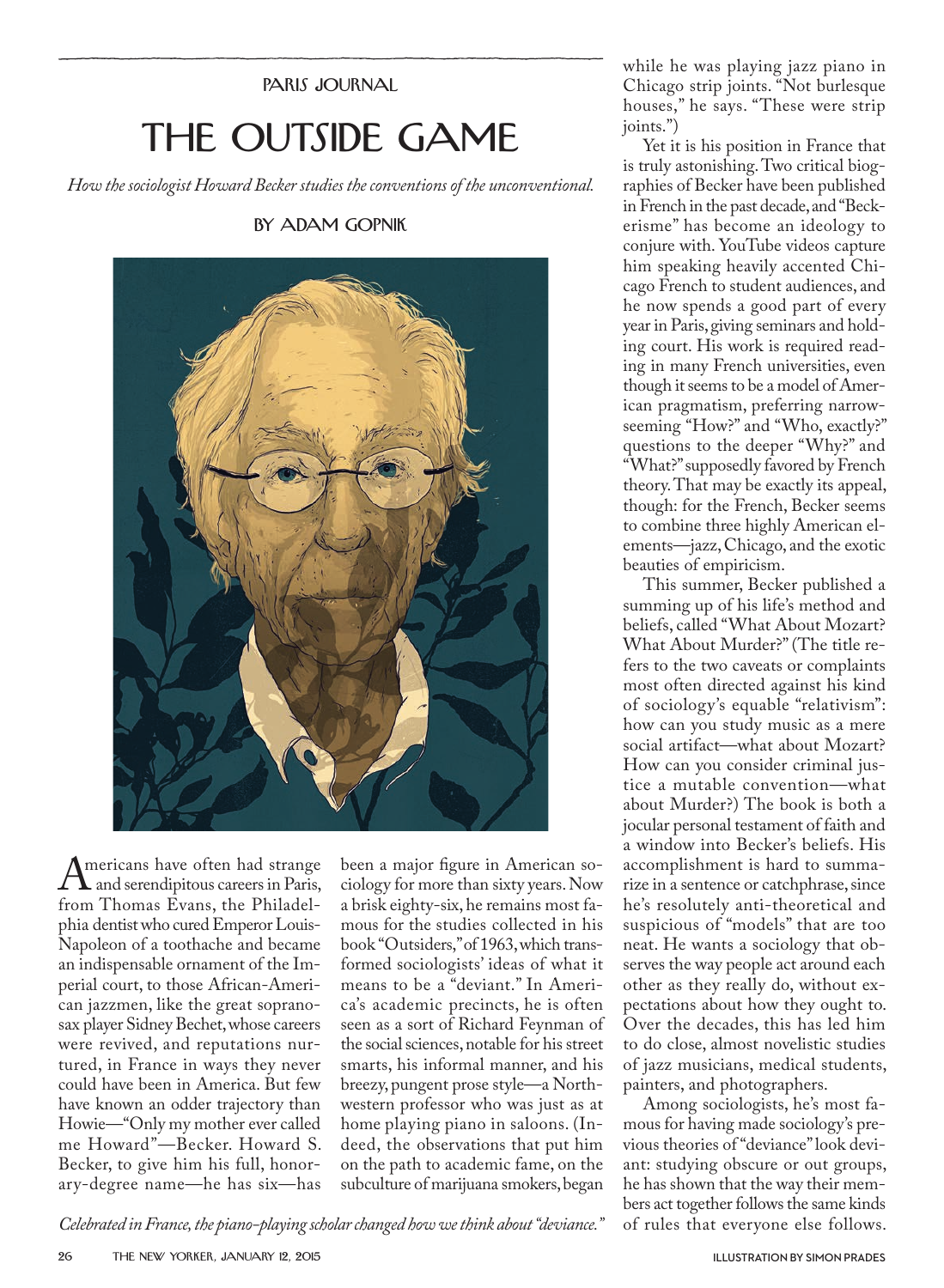Some people may march to a different drummer—but, when they do, they're usually all marching in rhythm, too. As one of his students has written, "Rather than asking the less than fruitful question of why people break rules, Becker came to focus on how people go through an identifiable process to *choose* to break rules." A Beckerian analysis of a social "world" asks how, in any culture or subculture, someone comes to be called an insider while someone else gets pushed outside. Simple as it is, this approach has proved immensely influential in the study of everything from drug addiction to queer theory. Basically, Becker believes that Yogi Berra was right: you really can observe the most by watching. Heather Love, a professor of English at Penn who specializes in gender and sexuality studies, points out that it shares "many of the same concerns, about institutions, power, the dynamics of social relations" as contemporary post-structuralist research, "but all in this kind of homegrown, ordinary language, a 'just the facts, ma'am' style that has the appeal of American noir and hardboiled fiction."

Not long ago, in an apartment that he and his wife, Dianne Hagaman, had taken for the fall in the Fifth Arrondissement—the neighborhood of Paris that clusters around the old Sorbonne—he sat and talked about his life's work and its apotheosis in Paris, almost as a spectator of his own surprising career. As long-faced and dryeyed as a stoical silent comedian, Becker is game to talk about anything. A conversation with him becomes an inimitable spool of bebop piano tips, Chicago history, sociological minutiae, and meditations on French intellectual life, with helpful detours into stripclub culture in the forties and the reasons that French professors think of themselves as civil servants while American ones imagine themselves as entrepreneurs.

"I always really wanted to be a piano player," he begins. "When I was about twelve, I heard boogie-woogie for the first time and fell in love with it. My folks had bought a piano for show, and I bought a book of boogie-woogie and taught myself to play it, more or less. And then I met some kids in the neighborhood—you see, I went to Austin High." Austin High was the citadel of Chicago jazz, where, in the twenties, Bud Freeman had helped create a form of excited, driven white-folks jazz that remained influential through the swing era. "I got jobs for people who couldn't afford real musicians—thirteen-yearold kids playing for other thirteenyear-old kids." Then he got into a better band, which was racially mixed. "That was a big thing," he says. "Because we were racially mixed, we played only black dances. The kids who were at the black dances, if you didn't play those pieces exactly the way they were on the record, you were in trouble. So I took lessons from Lennie Tristano. When I met him, he was in his late twenties and had already stopped playing in public—he wouldn't put up with anything other than perfect playing conditions, with the result that he almost never played."

Tristano, who was a saxophonist as well as a pianist, was the Glenn Gould of bebop: difficult, hypersensitive, reclusive, and hugely gifted. "Instead of teaching 'freedom,' or creativity, Tristano taught me a set of practices that create the feeling of what an improvisation ought to sound like," Becker says. Tristano taught simple ways of solving puzzles that come up in improvising—for instance, ways of adding flatted fifths and minor ninths to otherwise too familiar chord sequences. "He showed how to create an essentially unlimited set of possibilities to work with as I played through an evening in a bar," Becker recalls. Jazz solos, he learned from his models, were concocted almost entirely "from a small collection of 'crips,' short phrases that can be combined in a million ways, subjected to all possible variations." The lesson that social performance, even of the highest kind, was more a string of crips than an outpouring of confessions remained at the root of Becker's understanding of the way the world works.

Knowing that his father, a first-generation Jewish immigrant, would "have a kitten" at the thought of his son spending his life playing piano in saloons, Becker enrolled in the University of Chicago—then at the height of its Robert Hutchins-era reputation as a citadel of great books and no sports—so that he could be seen to study all day in order to be free to play jazz all night. "I started working strip joints on Clark Street—all the grownups were in the Army. We played the one independent, non-Mob-owned joint. Guys would come in from the hybrid-seed-corn convention and spend three or four thousand dollars buying drinks for the girls. Then they'd go away happy."

He planned to get a graduate degree in English while continuing his jazz life, and then one day he stumbled on a new book, "Black Metropolis: A Study of Negro Life in a Northern City"—the northern city being Chicago—by St. Clair Drake and Horace Cayton. It was one of the first in-depth studies of contemporary urban life. "It was wonderful, the whole idea of being an urban anthropologist!" Becker says. "You could be an anthropologist, a very romantic thing, but you didn't have to go away to do it. Some of the anthropologists I knew lost half their teeth. Not nice. I thought, Wow! If I just wrote down what I was doing at night, just what everyone said and what I observed, then those were field notes."

Those "field notes" gathered at the<br>strip clubs and night spots helped<br>inspire a seminal paper of 1953 "Beinspire a seminal paper of 1953, "Becoming a Marihuana User," in the *American Journal of Sociology*. (Asked if he knew so much because he was smoking weed himself, he says, "Yeah. Obviously." And does he still smoke it? "Yeah. Obviously.") Becker insists that his accomplishment in the paper was no more than the elimination of a single needless syllable: "Instead of talking about drug abuse, I talked about drug *use*." "Deviance" had long been a preoccupation of sociology and its mother field, anthropology. Most "deviance theory" took it for granted that if you did weird things you were a weird person. Normal people made rules—we'll crap over here, worship over here, have sex like so—which a few deviants in every society couldn't keep. They clung together in small bands of misbehavior.

Becker's work set out to show that out-groups weren't made up of people who couldn't keep the rules; they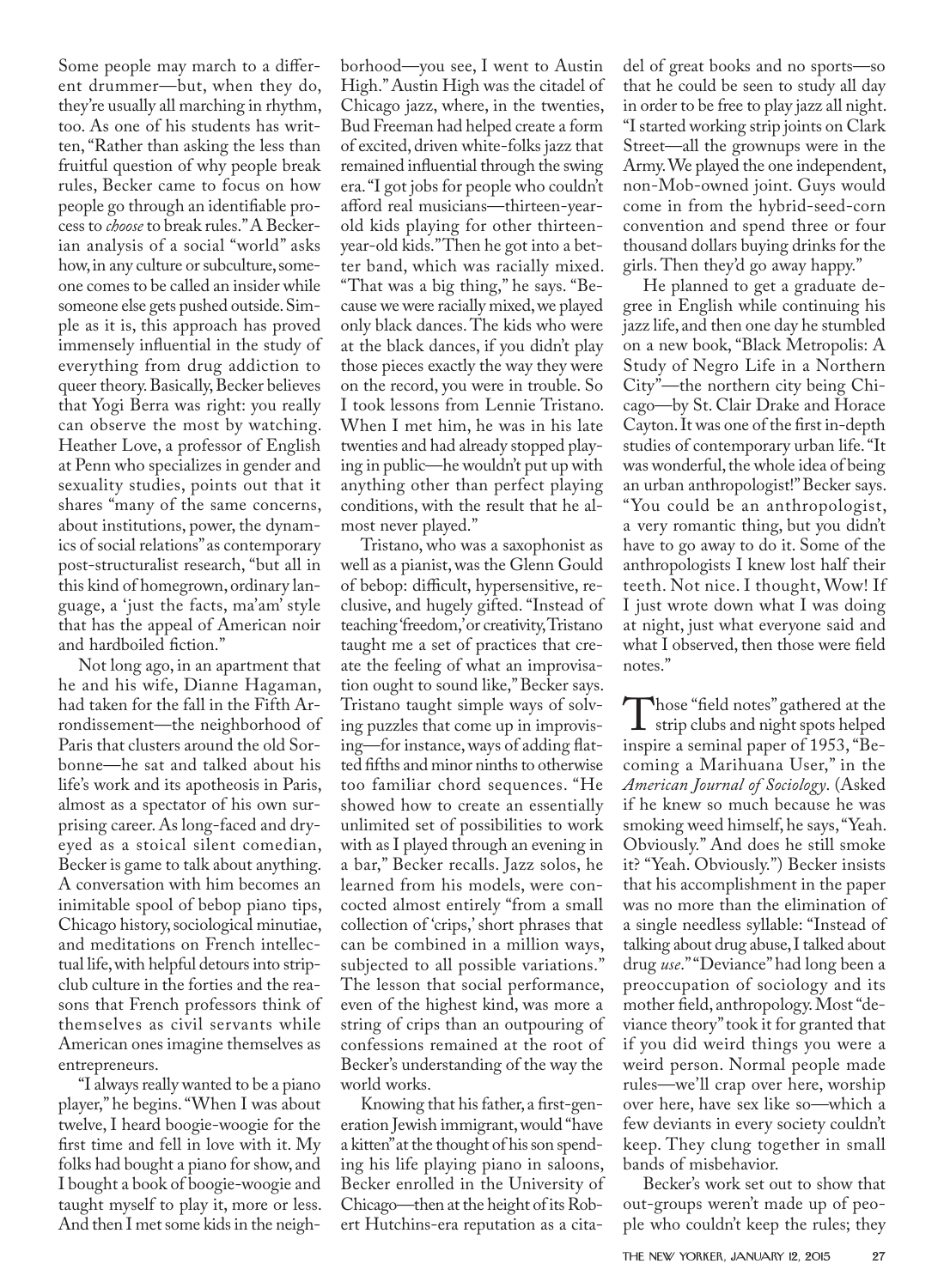were made up of people who kept other kinds of rules. Marijuana smoking, too, was a set of crips, a learned activity and a social game. At a time when the general assumption was that drug use was private and compulsive, Becker argued that you had to *learn* how to get high. Smoking weed, he showed, was most often strange or unpleasant at first. One of his informants (a fellow band member) reported, "I walked around the room, walking around the room trying to get off, you know; it just scared me at first, you know. I wasn't used to that kind of feeling." Another musician explained, "You have to just talk them out of being afraid. Keep talking to them, reassuring, telling them it's all right. And come on with your own story, you know: 'The same thing happened to me. You'll get to like that after a while." In the sociologese that Becker had not yet entirely discarded, he wrote, "Given these typically frightening and unpleasant first experiences, the beginner will not continue use unless he learns to redefine the sensations as pleasurable." He went on, "This redefinition occurs, typically, in interaction with more experienced users, who, in a number of ways, teach the novice to find pleasure in this experience, which is at first so frightening." What looked like a deviant act by an escape-seeking individual was simply a communal practice shaped by a common enterprise: it takes a strip club to smoke a reefer.

The lessons learned in the night clubs remain present even today. In his new Mozart/Murder book, Becker points out the continuities between the middle-class housewives of the early twentieth century who became addicted to the opium products then sold over the counter for "women's troubles" and black youths who now take essentially the same kinds of drug, in a different world: "When middle-class women could buy opium, they did, and they got addicted. When they couldn't, they didn't. When poor black boys could buy it, they did, and they got addicted, too." In Becker's work, a small realism of social scenes replaces the melodrama of personal pathology.

Becker also points out that any social group, insider or outsider, ends by divorcing itself from the group it's supposed to be serving. "Everyone has an ideal student or audience in mind, and we never get them," he points out. This makes teachers impatient with students, and jazz musicians suspicious of audiences. Jazz musicians smoked weed to get high, but one of the effects was to set them off from the night-clubgoing customers they despised. "This insight looks original only now," Becker says. "If you were playing, that was all you heard: 'Fucking squares, now look what they want!' I remember learning



*"The bagels—they just keep getting bigger, no?"*

to leave the stand quickly, before any one could ask me to play 'Melancholy Baby.' That was the stuff of every minute of what you were doing." He adds, "The originality—I shouldn't even call it that—was to pay attention to it as something worth talking about."

This insight turned out to apply to a lot more than marijuana smokers. "My dissertation supervisor, Everett Hughes, loved the idea that anything you see in the lowly kind of work is there in privileged work, too, only they don't talk about it," he says. "Later on, he went to the American nurses' association and they hired him as a consultant, and he said, 'Let's do some real research: why don't you talk about how nurses hate patients?' There was a shocked silence and then someone said, 'How did you know that?' "

The influence of Becker's early work remains profound. A presidential lecture he gave in 1966 at the annual meeting of the Society for the Study of Social Problems, entitled "Whose Side Are We On?," is still a clarion in the field. Gayle Rubin, a professor of anthropology at Michigan and a leading scholar of L.G.B.T. studies, praises it as a pioneering attempt at "moral levelling," where the old prudish act of exposing deviants and curing them of deviance changed to the project of finding out what deviants did, and why it was, on inspection, usually no more deviant than what the rest of us did. "That stuff at Chicago in the fifties really lit the way for so much of what came after," Rubin says. "There's a real renaissance of it now."

Becker insists that he never entirely intended to stay in academia: "It was only after I finished the Ph.D. that I more or less realized that my choice now was to be the most educated piano player on Sixty-third Street or start taking sociology more seriously." Suspicious of the administrative details of academic life, he lived on research grants, passing from college campus to institutional setting—"For fourteen or fifteen years, I was what was called a 'research bum.'" Following the lead of his first wife, Nan Harris, who was a ceramic sculptor, he decided to write about the visual arts. "But I had this disability—I couldn't draw!" he says. Living in San Francisco for a while, he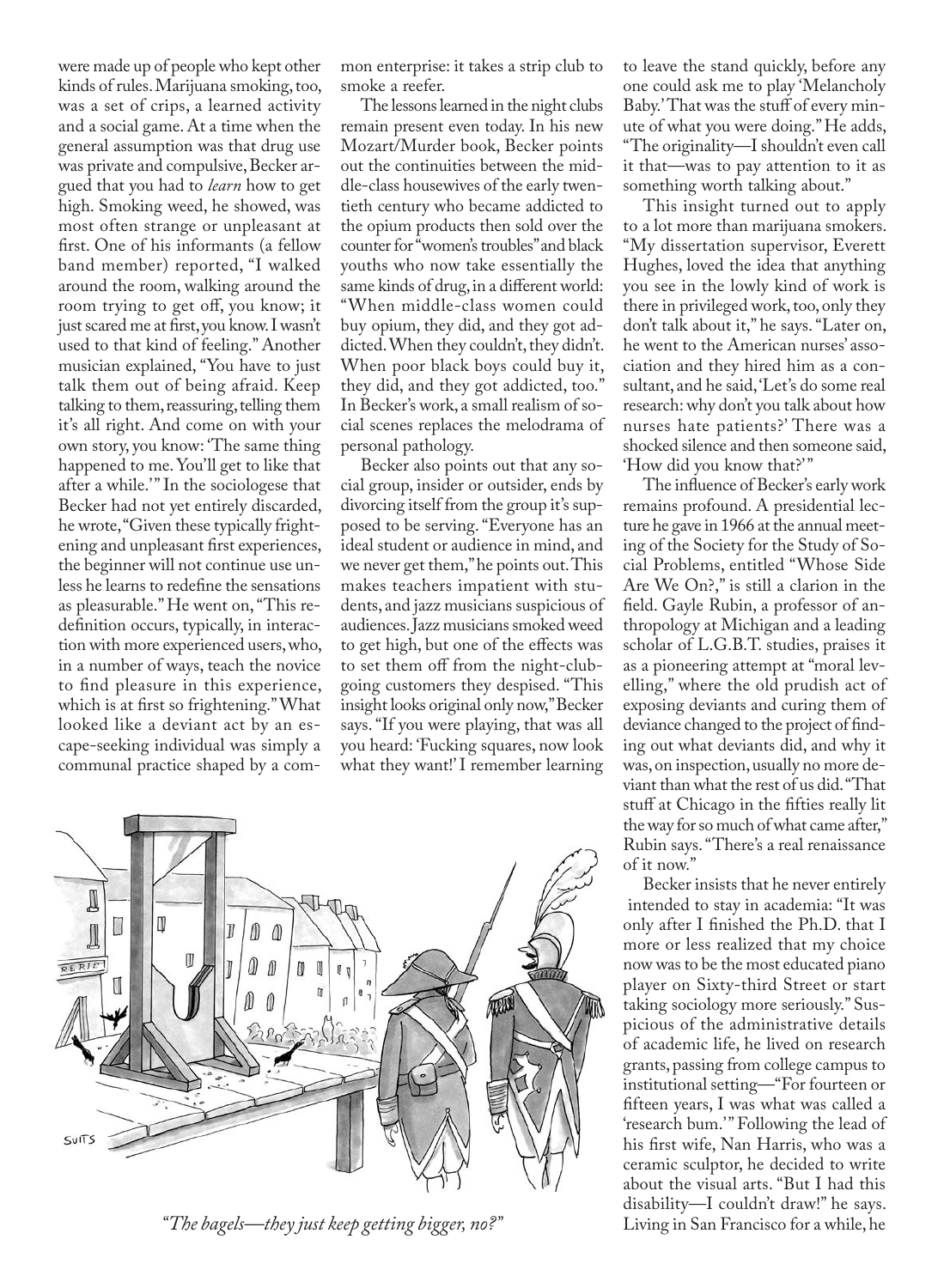took up photography instead, and was lucky enough to have as the "lab monitor," who mixed chemicals and helped students, a young woman named Annie Leibovitz. His experiences as a working photographer, like his earlier ones as a working jazzman, illuminated what eventually became his second important book, "Art Worlds" (1982), which advanced a collaborative view of picture-making. Like reefer-smoking among jazz musicians, artmaking was not the business of solitary artists, inspired by visions, but a social enterprise in which a huge range of people played equally essential roles in order to produce an artifact that a social group decided to dignify as art. Art, like weed, exists only within a world.

It was a quarter-century ago, with the<br>Inpublication of "Art Worlds" and<br>"Outsiders" in France, that the strance publication of "Art Worlds" and "Outsiders" in France, that the strange second act of Becker's career began. His books became a magnetic pole around which dissident French sociologists could gather. A group of social scientists calling themselves L'École de Chicago de Paris translated "Outsiders," and saw it become a campus best-seller. (Becker:"I think because it worked well as a textbook, being sort of leftish—really, just unconventional about things like deviance—and easy to read, which was a great combination to give to undergraduates.") But the book also provided a means to combat the man who, for a generation, had been the dominant figure in French social science, Pierre Bourdieu.

Becker's role as the American not-Bourdieu is so essential to his reputation in France that, in talking about Becker, one invariably also talks about his other. Bourdieu, who died in 2002, was a sociologist whose work—brilliantly disenthralled or grimly determinist, depending on your perspective—explained all social relations as power relations, even in a seemingly open world of "free expression" like the visual arts. For Bourdieu, whose book "Distinction: A Social Critique of the Judgment of Taste" (1979) remains a classic text on the sociology of culture, a dominant class reproduces itself by enforcing firm rules about what is and is not acceptable, and creates a closed, exclusive language to describe it: those

who have power decide what counts as art, and to enter that field at all is possible for outsiders only if they learn to repeat the words that construct its values.

One of the most agitated debates in French social science today is between Bourdieu's and Becker's conceptions of the realm in which our lives take place. Bourdieu believed that all social life takes place in a "field" and Becker insists that it takes place within a "world"—an opposition that irresistibly brings to mind Woody Allen's remark that while Democritus called the indivisible units of the universe "atoms" Leibniz called them "monads," and that fortunately the two men never met or there would have been an extremely dull argument. The argument about fields and worlds, as Becker freely admits, is a bit like that one—both are generalized metaphors—but he also thinks it can be saved from a mere dispute over nomenclature.

"Bourdieu' s big idea was the *champs*, field, and mine was *monde*, world what's the difference?" Becker asks rhetorically. "Bourdieu's idea of field is kind of mystical. It's a metaphor from physics. I always imagined it as a zerosum game being played in a box. The box is full of little things that zing around. And he doesn't speak about people. He just speaks about forces. There aren't any people doing anything." People in Bourdieu's field are merely atom-like entities. (It was Bourdieu's vision that helped inspire Michel Houellebecq's nihilistic novel of the meaningless collisions of modern life,"The Elementary Particles.")

"Mine is a view that—well, it takes a village to write a symphony and get it performed," Becker goes on. "It's not just the composer. The great case for me is in film, because nobody ever figured out who the real artist is: the screenwriter or the director or who? Or, rather, *everybody* figured it out, but never figured out the same thing. Early on when I was reading about art, I read a book by Aljean Harmetz on the making of 'The Wizard of Oz.' She was the daughter of someone in the wardrobe department of M-G-M, and she explains that there were four directors of that film, and the guys who thought of the crucial thing, the change from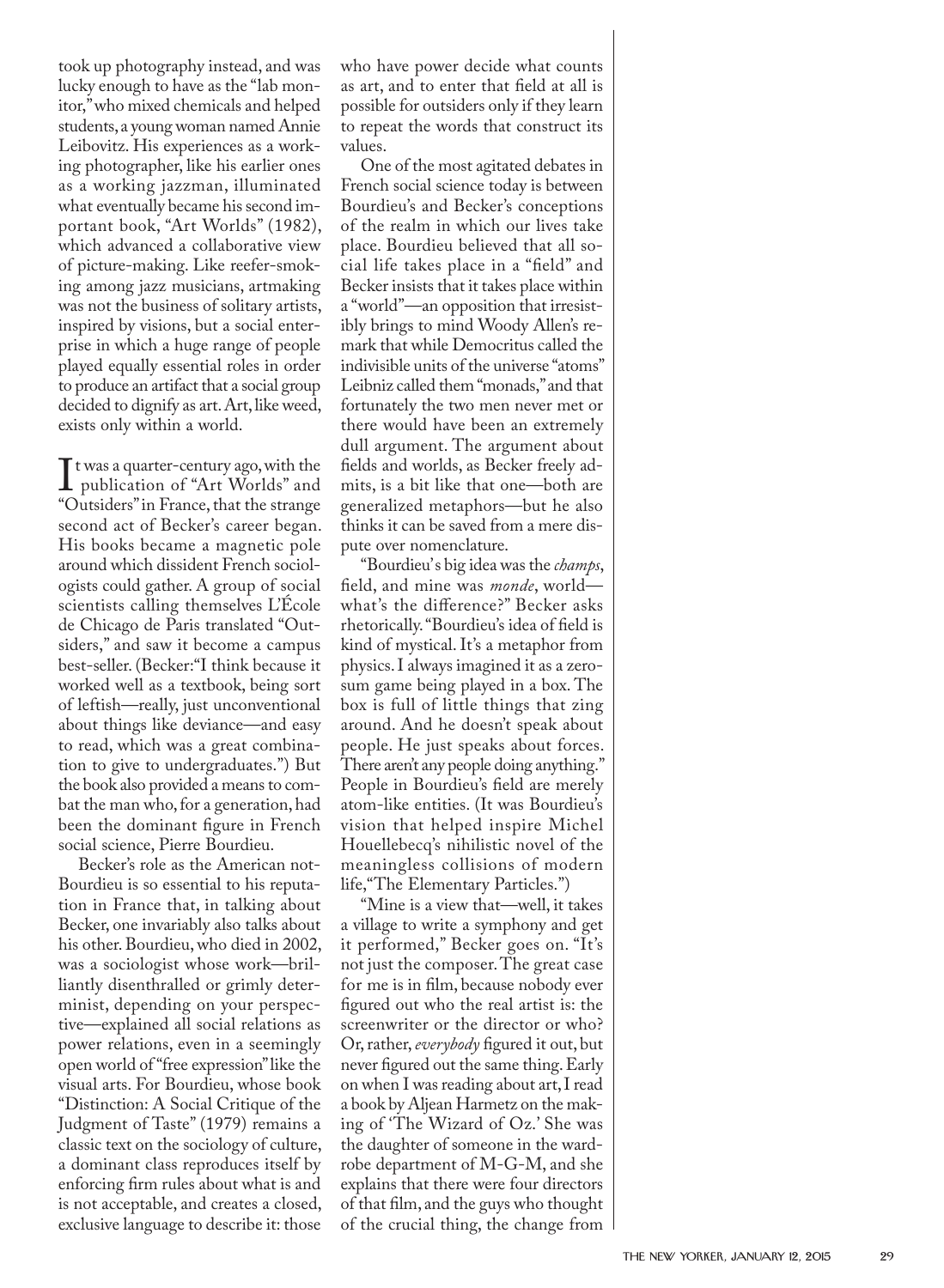black-and-white to color when the characters enter Oz, were the composer and the lyricist! In an important way, I took the list of credits at the end of a Hollywood film as my model of how artistic creation really happens."

As Becker has written elsewhere, enlarging the end-credits metaphor, "A 'world' as I understand it consists of real people who are trying to get things done, largely by getting other people to do things that will assist them in their project. . . . The resulting collective activity is something that perhaps no one wanted, but is the best everyone could get out of this situation and therefore what they all, in effect, agreed to." In a Beckerian world, we act the way we do because of a certain logic of events—jazz musicians are supposed to smoke dope, graduate students learn how to please their supervisors—but there are lots of different roles within the world, and we can choose which one to play, and how to play it. We're all actors, not angels or completely free agents. But we are looking for applause, so we put on the best show we can. This view of the world has something in common with that of Becker's longtime friend and colleague Erving Goffman. "But Goffman got more interested in the micro-dramatics of things," Becker points out, meaning, for instance, his studies of how people look when they lie. "I was always more interested in the big picture."

After a morning's talk, Becker makes<br>the sorner to his favorite lunchtime the corner to his favorite lunchtime bistro, where he is well known, and, seated at a corner table by the glass façade, orders a *steak frites*. His fingers tap on the tabletop: he still plays the piano, and plays it well. Just last year, he issued a new CD of himself working over some standards. "Many years after studying with Lennie," he recalls, "I was in New York and on a whim called him up at his home, somewhere on Long Island. We schmoozed for a while and he congratulated me on my success as a sociologist and then said, 'You know? I always liked the way you played. Why don't you quit your job and move to New York and study with me again?' I had a momentary feeling

## ABOUT THE AUTHOR

About her: the air, warm as fact.

An imaginary boat heading off to hell, her foot pushing it offshore.

The sunlit bank, a mirage of the perfect past.

She was barking at the waves, thinking they barked first.

But this was not a river. It was Thursday, a word cast in lead.

Her eye had turned the water into sky.

The poet is a trespasser.

The poet is the king of Rome, New York, with one foot in a boat and one against the snowy shore of reason.

Wondering if, like a boy, she could go there for a season.

*—Elizabeth Willis*

that, yes, that's what I should do! But I overcame it."

Becker is aware of the irony that, while he remains on the "left" of American sociology, as a moral leveller, he is on the right of the French kind, as an apostle of agency and action. He is more than willing to apply detached Beckerian analysis to his role in France. "In France, people say about another professor, I would cross the street to avoid him! But in America we wouldn't be on the same street. A lot of what happens involves the difference in the size of the country and the centralization of the universities. People can have hegemony of a sort in an American school, but not really. You're going to take over the departments at Berkeley and Stanford and Harvard and Yale and at all the smaller places where the real energies are simmering anyway? Doesn't happen." He thinks it over for a minute, between bites of *onglet* and courteous chat with the bistro's owner. "You know what the real problem with Bourdieu was? The real problem with Bourdieu was that he was a schmuck," he says at last. "Powerhungry and mean in spirit and obsessed with career."

Becker tries to observe his own ascendancy in France with the same detachment with which he observes other people, but his appeal to the French goes beyond his simply not being Bourdieu. The French myth of America is as robust as the American myth of France, and one important element in it is the idea that Americans can arrive intuitively at results that the French can get to only by thinking a lot. Like the Hollywood moviemakers whom the French New Wave critics adopted in the fifties and sixties, Becker is beloved in Paris in part because he doesn't seem overencumbered with theory or undue abstraction. As Heather Love also points out, "U.S. deviance studies has the international allure of American crime fiction, and with a cool narrator like Becker, all the better."

But, to his French admirers, this doesn't disprove the need for theory; it just means that sometimes the best theories are left mysteriously unspoken. That Howard Hawks made so many good movies without actually having a theory of moviemaking was a strong sign that he must really have a fantastic theory of the movies, if he would only tell you. Becker's reputation is a bit like that: if you can say so many interesting things just by watching the world, then you must really have a